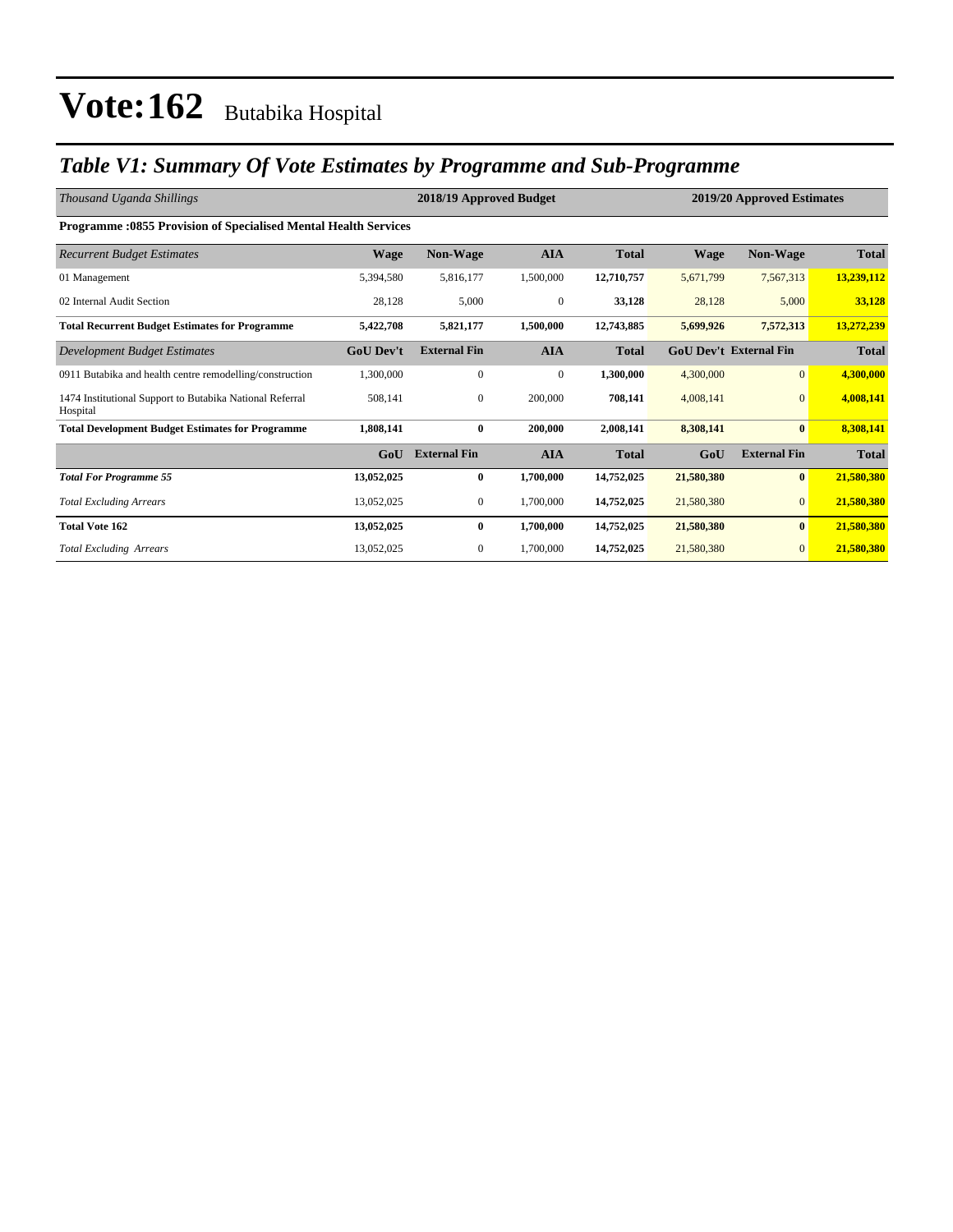### *Table V2: Summary Vote Estimates by Item*

| Thousand Uganda Shillings                                      |            | 2018/19 Approved Budget |           | 2019/20Approved Estimates |            |                     |              |  |  |
|----------------------------------------------------------------|------------|-------------------------|-----------|---------------------------|------------|---------------------|--------------|--|--|
|                                                                | GoU        | <b>External Fin</b>     | AIA       | <b>Total</b>              | GoU        | <b>External Fin</b> | <b>Total</b> |  |  |
| <b>Employees, Goods and Services (Outputs Provided)</b>        | 11,243,885 | 0                       | 1,500,000 | 12,743,885                | 13,272,239 | $\bf{0}$            | 13,272,239   |  |  |
| 211101 General Staff Salaries                                  | 5,422,708  | $\bf{0}$                | $\bf{0}$  | 5,422,708                 | 5,699,926  | $\bf{0}$            | 5,699,926    |  |  |
| 211103 Allowances (Inc. Casuals, Temporary)                    | 162,321    | $\boldsymbol{0}$        | 738,600   | 900,921                   | 749,706    | $\bf{0}$            | 749,706      |  |  |
| 212102 Pension for General Civil Service                       | 306,644    | $\bf{0}$                | $\bf{0}$  | 306,644                   | 372,695    | $\bf{0}$            | 372,695      |  |  |
| 213001 Medical expenses (To employees)                         | 12,598     | $\bf{0}$                | 49,530    | 62,128                    | 41,598     | $\bf{0}$            | 41,598       |  |  |
| 213002 Incapacity, death benefits and funeral expenses         | 12,398     | $\bf{0}$                | 42,500    | 54,898                    | 34,398     | $\bf{0}$            | 34,398       |  |  |
| 213004 Gratuity Expenses                                       | 450,974    | $\bf{0}$                | $\bf{0}$  | 450,974                   | 450,974    | $\bf{0}$            | 450,974      |  |  |
| 221001 Advertising and Public Relations                        | 9,073      | $\bf{0}$                | 10,500    | 19,573                    | 11,744     | $\bf{0}$            | 11,744       |  |  |
| 221002 Workshops and Seminars                                  | 9,771      | $\bf{0}$                | $\bf{0}$  | 9,771                     | 9,771      | $\bf{0}$            | 9,771        |  |  |
| 221003 Staff Training                                          | 35,780     | $\bf{0}$                | $\bf{0}$  | 35,780                    | 35,780     | $\bf{0}$            | 35,780       |  |  |
| 221006 Commissions and related charges                         | 26,390     | $\bf{0}$                | $\bf{0}$  | 26,390                    | 26,390     | $\bf{0}$            | 26,390       |  |  |
| 221007 Books, Periodicals & Newspapers                         | 11,599     | $\bf{0}$                | 16,500    | 28,099                    | 28,099     | $\bf{0}$            | 28,099       |  |  |
| 221008 Computer supplies and Information Technology<br>(TT)    | 26,986     | $\bf{0}$                | $\bf{0}$  | 26,986                    | 26,986     | $\bf{0}$            | 26,986       |  |  |
| 221009 Welfare and Entertainment                               | 26,713     | $\bf{0}$                | 54,970    | 81,683                    | 60,713     | $\bf{0}$            | 60,713       |  |  |
| 221010 Special Meals and Drinks                                | 1,939,000  | $\bf{0}$                | $\bf{0}$  | 1,939,000                 | 1,939,000  | $\bf{0}$            | 1,939,000    |  |  |
| 221011 Printing, Stationery, Photocopying and Binding          | 110,015    | $\bf{0}$                | 64,000    | 174,015                   | 174,015    | $\bf{0}$            | 174,015      |  |  |
| 221012 Small Office Equipment                                  | 24,886     | $\bf{0}$                | $\bf{0}$  | 24,886                    | 24,886     | $\bf{0}$            | 24,886       |  |  |
| 221016 IFMS Recurrent costs                                    | 10,000     | $\bf{0}$                | $\bf{0}$  | 10,000                    | 10,000     | $\bf{0}$            | 10,000       |  |  |
| 221017 Subscriptions                                           | 4,834      | $\bf{0}$                | $\bf{0}$  | 4,834                     | 4,834      | $\bf{0}$            | 4,834        |  |  |
| 222001 Telecommunications                                      | 21,979     | $\bf{0}$                | $\bf{0}$  | 21,979                    | 21,979     | $\bf{0}$            | 21,979       |  |  |
| 223002 Rates                                                   | $\bf{0}$   | $\bf{0}$                | $\bf{0}$  | $\bf{0}$                  | 30,000     | $\bf{0}$            | 30,000       |  |  |
| 223004 Guard and Security services                             | 10,896     | $\bf{0}$                | 19,400    | 30,296                    | 30,296     | $\bf{0}$            | 30,296       |  |  |
| 223005 Electricity                                             | 167,857    | $\bf{0}$                | 30,000    | 197,857                   | 267,857    | $\bf{0}$            | 267,857      |  |  |
| 223006 Water                                                   | 163,200    | $\bf{0}$                | 2,400     | 165,600                   | 163,200    | $\bf{0}$            | 163,200      |  |  |
| 223007 Other Utilities- (fuel, gas, firewood, charcoal)        | 48,184     | $\bf{0}$                | $\bf{0}$  | 48,184                    | 137,184    | $\bf{0}$            | 137,184      |  |  |
| 224001 Medical Supplies                                        | 0          | $\bf{0}$                | $\bf{0}$  | $\boldsymbol{0}$          | 60,000     | $\bf{0}$            | 60,000       |  |  |
| 224004 Cleaning and Sanitation                                 | 465,861    | $\bf{0}$                | 50,352    | 516,213                   | 715,861    | $\bf{0}$            | 715,861      |  |  |
| 224005 Uniforms, Beddings and Protective Gear                  | 378,879    | $\bf{0}$                | 50,000    | 428,879                   | 428,879    | $\bf{0}$            | 428,879      |  |  |
| 224006 Agricultural Supplies                                   | $\bf{0}$   | $\pmb{0}$               | 100,000   | 100,000                   | $\bf{0}$   | $\pmb{0}$           | $\bf{0}$     |  |  |
| 227001 Travel inland                                           | 62,874     | $\bf{0}$                | 15,000    | 77,874                    | 77,874     | $\bf{0}$            | 77,874       |  |  |
| 227002 Travel abroad                                           | 37,911     | $\bf{0}$                | $\bf{0}$  | 37,911                    | 37,911     | $\bf{0}$            | 37,911       |  |  |
| 227004 Fuel, Lubricants and Oils                               | 144,436    | $\boldsymbol{0}$        | 34,500    | 178,936                   | 166,764    | $\bf{0}$            | 166,764      |  |  |
| 228001 Maintenance - Civil                                     | 664,354    | $\boldsymbol{0}$        | 100,000   | 764,354                   | 824,354    | $\boldsymbol{0}$    | 824,354      |  |  |
| 228002 Maintenance - Vehicles                                  | 100,057    | $\boldsymbol{0}$        | $\bf{0}$  | 100,057                   | 126,057    | $\bf{0}$            | 126,057      |  |  |
| 228003 Maintenance – Machinery, Equipment $\&$<br>Furniture    | 177,907    | $\boldsymbol{0}$        | 37,200    | 215,107                   | 201,160    | $\bf{0}$            | 201,160      |  |  |
| 228004 Maintenance – Other                                     | 196,800    | $\bf{0}$                | 84,549    | 281,349                   | 281,348    | $\bf{0}$            | 281,348      |  |  |
| <b>Investment</b> (Capital Purchases)                          | 1,808,141  | $\bf{0}$                | 200,000   | 2,008,141                 | 8,308,141  | $\bf{0}$            | 8,308,141    |  |  |
| 281504 Monitoring, Supervision & Appraisal of capital<br>works | 30,000     | $\bf{0}$                | $\bf{0}$  | 30,000                    | 30,000     | $\bf{0}$            | 30,000       |  |  |
| 312101 Non-Residential Buildings                               | 0          | $\boldsymbol{0}$        | $\bf{0}$  | 0                         | 1,370,000  | $\bf{0}$            | 1,370,000    |  |  |
| 312102 Residential Buildings                                   | 1,270,000  | $\bf{0}$                | $\bf{0}$  | 1,270,000                 | 200,000    | $\bf{0}$            | 200,000      |  |  |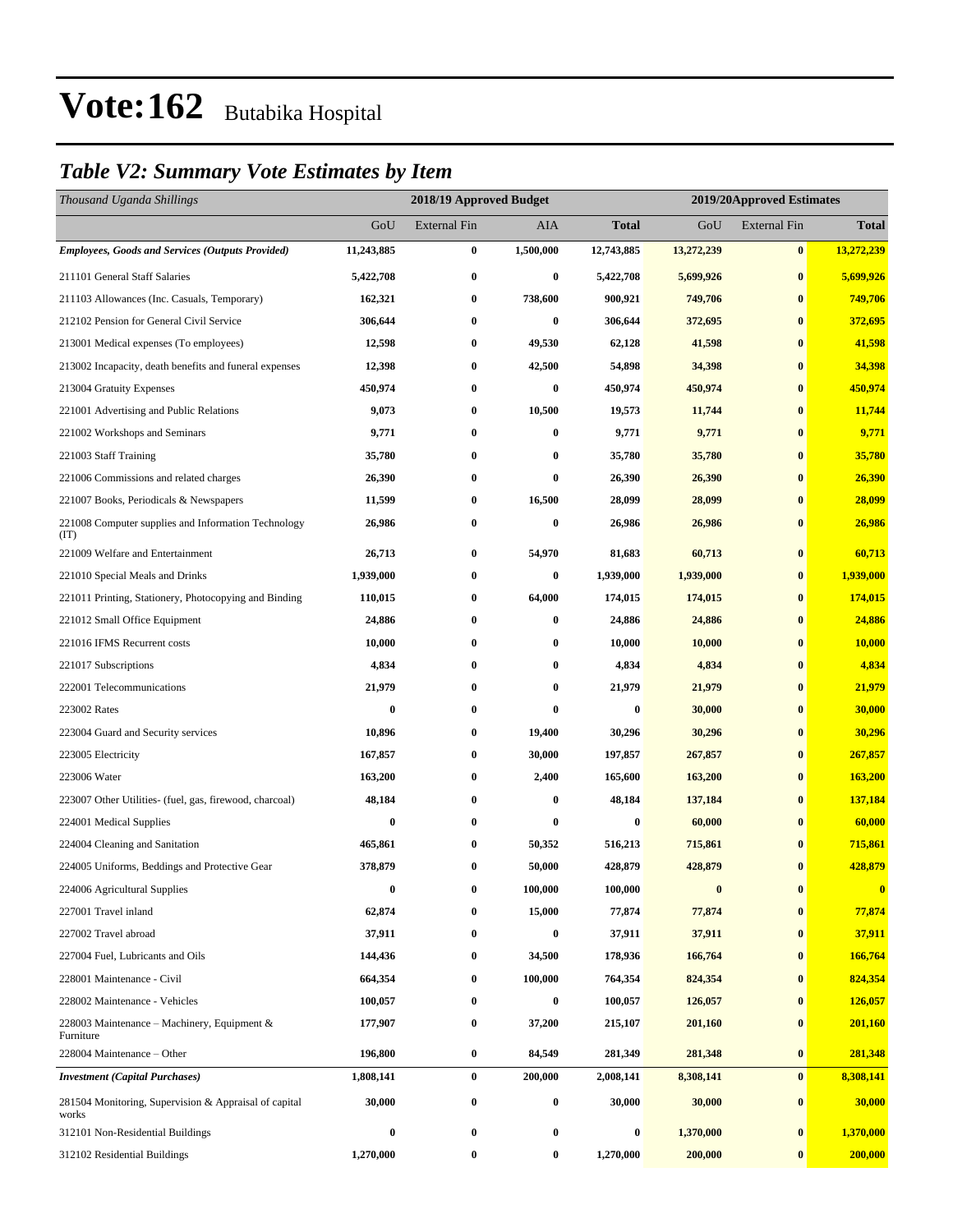| 312104 Other Structures        | 50,000     | $\bf{0}$ | $\bf{0}$  | 50,000     | 2,700,000  | $\mathbf{0}$ | 2,700,000    |
|--------------------------------|------------|----------|-----------|------------|------------|--------------|--------------|
| 312202 Machinery and Equipment | $\bf{0}$   | 0        | 100.000   | 100.000    | $\bf{0}$   | $\mathbf{0}$ | $\mathbf{0}$ |
| 312203 Furniture & Fixtures    | 300,000    | 0        | 100.000   | 400.000    | 108,141    | $\mathbf{0}$ | 108,141      |
| 312212 Medical Equipment       | 100,000    | $\bf{0}$ | 0         | 100.000    | 3,900,000  | $\mathbf{0}$ | 3,900,000    |
| 312213 ICT Equipment           | 58.141     | 0        | 0         | 58.141     | $\bf{0}$   | $\mathbf{0}$ | $\mathbf{0}$ |
| <b>Grand Total Vote 162</b>    | 13,052,025 | $\bf{0}$ | 1,700,000 | 14,752,025 | 21,580,380 | $\mathbf{0}$ | 21,580,380   |
| <b>Total Excluding Arrears</b> | 13,052,025 | 0        | 1,700,000 | 14,752,025 | 21,580,380 | $\Omega$     | 21,580,380   |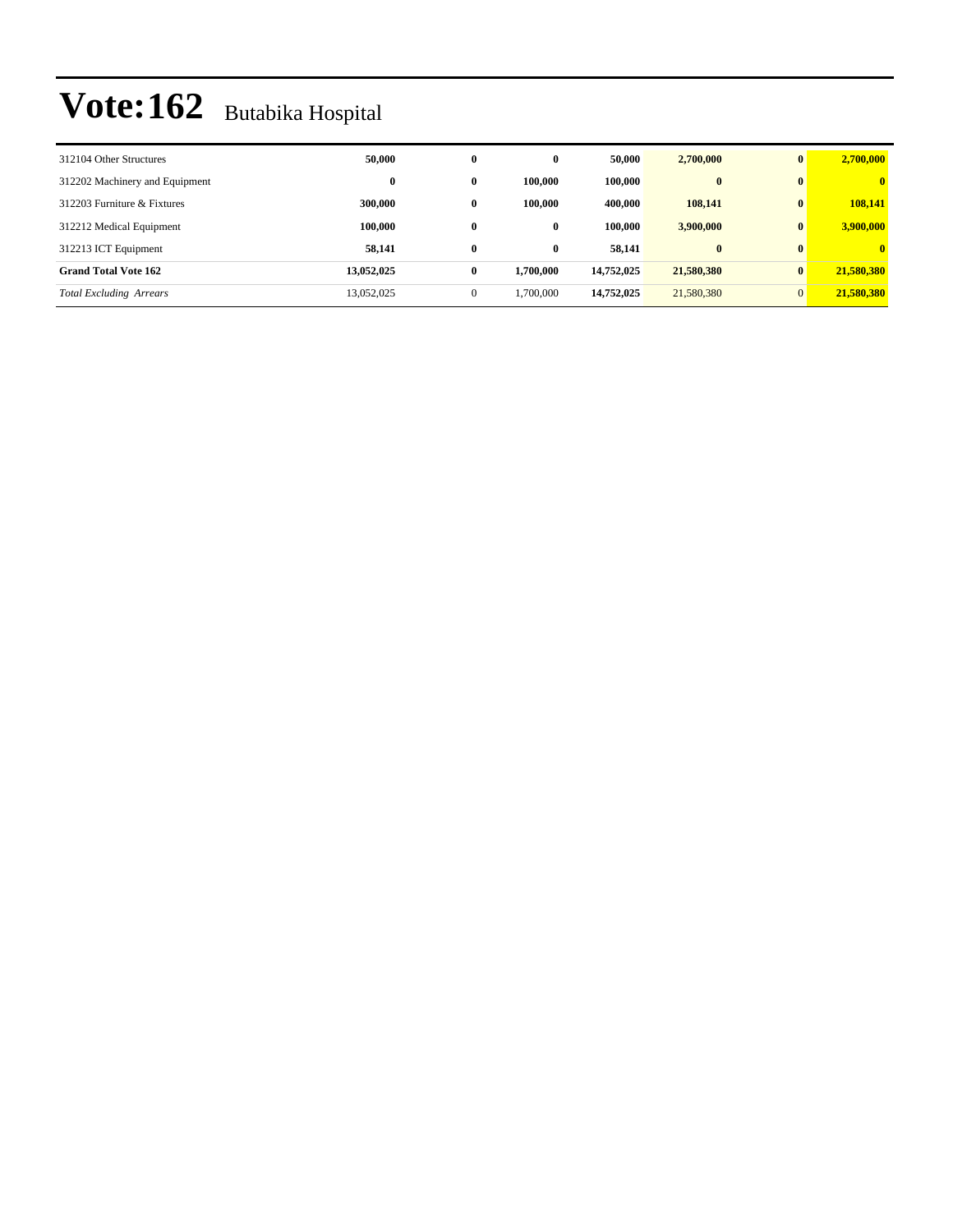### *Table V3: Detailed Estimates by Programme, Sub Programme, Output and Item*

#### *Programme :0855 Provision of Specialised Mental Health Services*

*Recurrent Budget Estimates*

#### **SubProgramme 01 Management**

| Thousand Uganda Shillings                                |                  | 2018/19 Approved Budget |                  |              |                  | 2019/20 Approved Estimates |                  |
|----------------------------------------------------------|------------------|-------------------------|------------------|--------------|------------------|----------------------------|------------------|
| <b>Outputs Provided</b>                                  | Wage             | Non Wage                | <b>AIA</b>       | <b>Total</b> | Wage             | Non Wage                   | <b>Total</b>     |
| Output 085501 Administration and Management              |                  |                         |                  |              |                  |                            |                  |
| 211101 General Staff Salaries                            | 5,394,580        | $\boldsymbol{0}$        | $\mathbf{0}$     | 5,394,580    | 5,671,799        | $\overline{0}$             | 5,671,799        |
| 211103 Allowances (Inc. Casuals, Temporary)              | $\boldsymbol{0}$ | 25,372                  | 738,600          | 763,972      | $\boldsymbol{0}$ | 612,757                    | 612,757          |
| 212102 Pension for General Civil Service                 | $\boldsymbol{0}$ | 306,644                 | $\boldsymbol{0}$ | 306,644      | $\mathbf{0}$     | 372,695                    | 372,695          |
| 213001 Medical expenses (To employees)                   | $\boldsymbol{0}$ | 12,598                  | 49,530           | 62,128       | $\mathbf{0}$     | 41,598                     | 41,598           |
| 213002 Incapacity, death benefits and funeral expenses   | $\mathbf{0}$     | 12,398                  | 42,500           | 54,898       | $\mathbf{0}$     | 34,398                     | 34,398           |
| 213004 Gratuity Expenses                                 | $\boldsymbol{0}$ | 450,974                 | $\mathbf{0}$     | 450,974      | $\boldsymbol{0}$ | 450,974                    | 450,974          |
| 221001 Advertising and Public Relations                  | $\boldsymbol{0}$ | 4,996                   | $\boldsymbol{0}$ | 4,996        | $\boldsymbol{0}$ | 11,744                     | 11,744           |
| 221002 Workshops and Seminars                            | $\boldsymbol{0}$ | 6,691                   | $\mathbf{0}$     | 6,691        | $\mathbf{0}$     | 6,691                      | 6,691            |
| 221003 Staff Training                                    | $\boldsymbol{0}$ | 20,798                  | $\mathbf{0}$     | 20,798       | $\mathbf{0}$     | 20,798                     | 20,798           |
| 221006 Commissions and related charges                   | $\mathbf{0}$     | 26,390                  | $\boldsymbol{0}$ | 26,390       | $\mathbf{0}$     | 26,390                     | 26,390           |
| 221007 Books, Periodicals & Newspapers                   | $\boldsymbol{0}$ | $\boldsymbol{0}$        | $\boldsymbol{0}$ | $\bf{0}$     | $\boldsymbol{0}$ | 16,500                     | 16,500           |
| 221008 Computer supplies and Information Technology (IT) | $\boldsymbol{0}$ | 21,991                  | $\mathbf{0}$     | 21,991       | $\mathbf{0}$     | 21,991                     | 21,991           |
| 221009 Welfare and Entertainment                         | $\boldsymbol{0}$ | 21,192                  | $\boldsymbol{0}$ | 21,192       | $\mathbf{0}$     | 55,192                     | 55,192           |
| 221011 Printing, Stationery, Photocopying and Binding    | $\boldsymbol{0}$ | 81,121                  | $\mathbf{0}$     | 81,121       | $\mathbf{0}$     | 145,121                    | 145,121          |
| 221016 IFMS Recurrent costs                              | $\mathbf{0}$     | 10,000                  | $\mathbf{0}$     | 10,000       | $\mathbf{0}$     | 10,000                     | 10,000           |
| 221017 Subscriptions                                     | $\mathbf{0}$     | 4,834                   | $\mathbf{0}$     | 4,834        | $\boldsymbol{0}$ | 4,834                      | 4,834            |
| 222001 Telecommunications                                | $\boldsymbol{0}$ | 9,988                   | $\mathbf{0}$     | 9,988        | $\mathbf{0}$     | 9,988                      | 9,988            |
| 223002 Rates                                             | $\boldsymbol{0}$ | $\overline{0}$          | $\boldsymbol{0}$ | $\mathbf{0}$ | $\mathbf{0}$     | 30,000                     | 30,000           |
| 223004 Guard and Security services                       | $\mathbf{0}$     | 10,896                  | $\mathbf{0}$     | 10,896       | $\mathbf{0}$     | 30,296                     | 30,296           |
| 223005 Electricity                                       | $\mathbf{0}$     | 167,857                 | 30,000           | 197,857      | $\mathbf{0}$     | 267,857                    | 267,857          |
| 223006 Water                                             | $\mathbf{0}$     | 163,200                 | 2,400            | 165,600      | $\boldsymbol{0}$ | 163,200                    | 163,200          |
| 223007 Other Utilities- (fuel, gas, firewood, charcoal)  | $\boldsymbol{0}$ | 48,184                  | $\boldsymbol{0}$ | 48,184       | $\boldsymbol{0}$ | 137,184                    | 137,184          |
| 224001 Medical Supplies                                  | $\boldsymbol{0}$ | $\overline{0}$          | $\boldsymbol{0}$ | $\bf{0}$     | $\mathbf{0}$     | 60,000                     | 60,000           |
| 224004 Cleaning and Sanitation                           | $\mathbf{0}$     | 6,622                   | $\mathbf{0}$     | 6,622        | $\mathbf{0}$     | 256,622                    | 256,622          |
| 224005 Uniforms, Beddings and Protective Gear            | $\boldsymbol{0}$ | $\boldsymbol{0}$        | 30,000           | 30,000       | $\boldsymbol{0}$ | 50,000                     | 50,000           |
| 227001 Travel inland                                     | $\mathbf{0}$     | 11,985                  | 15,000           | 26,985       | $\boldsymbol{0}$ | 26,985                     | 26,985           |
| 227002 Travel abroad                                     | $\boldsymbol{0}$ | 31,911                  | $\boldsymbol{0}$ | 31,911       | $\mathbf{0}$     | 31,911                     | 31,911           |
| 227004 Fuel, Lubricants and Oils                         | 0                | 36,899                  | 34,500           | 71,399       | $\mathbf{0}$     | 59,227                     | <u>59,227</u>    |
| 228001 Maintenance - Civil                               | $\overline{0}$   | 664,354                 | $\mathbf{0}$     | 664,354      | $\boldsymbol{0}$ | 824,354                    | 824,354          |
| 228002 Maintenance - Vehicles                            | $\overline{0}$   | 63,983                  | $\boldsymbol{0}$ | 63,983       | $\mathbf{0}$     | 89,983                     | 89,983           |
| 228003 Maintenance – Machinery, Equipment & Furniture    | $\overline{0}$   | 177,907                 | 37,200           | 215,107      | $\boldsymbol{0}$ | 201,160                    | 201,160          |
| 228004 Maintenance - Other                               | $\boldsymbol{0}$ | 196,800                 | $\boldsymbol{0}$ | 196,800      | $\boldsymbol{0}$ | 281,348                    | 281,348          |
| <b>Total Cost of Output 01</b>                           | 5,394,580        | 2,596,585               | 979,730          | 8,970,895    | 5,671,799        | 4,351,798                  | 10,023,597       |
| Output 085502 Mental Health inpatient Services Provided  |                  |                         |                  |              |                  |                            |                  |
| 211103 Allowances (Inc. Casuals, Temporary)              | $\boldsymbol{0}$ | 17,052                  | $\mathbf{0}$     | 17,052       | $\mathbf{0}$     | 17,052                     | 17,052           |
| 221001 Advertising and Public Relations                  | $\boldsymbol{0}$ | 2,998                   | 10,500           | 13,498       | $\mathbf{0}$     | $\mathbf{0}$               | $\boldsymbol{0}$ |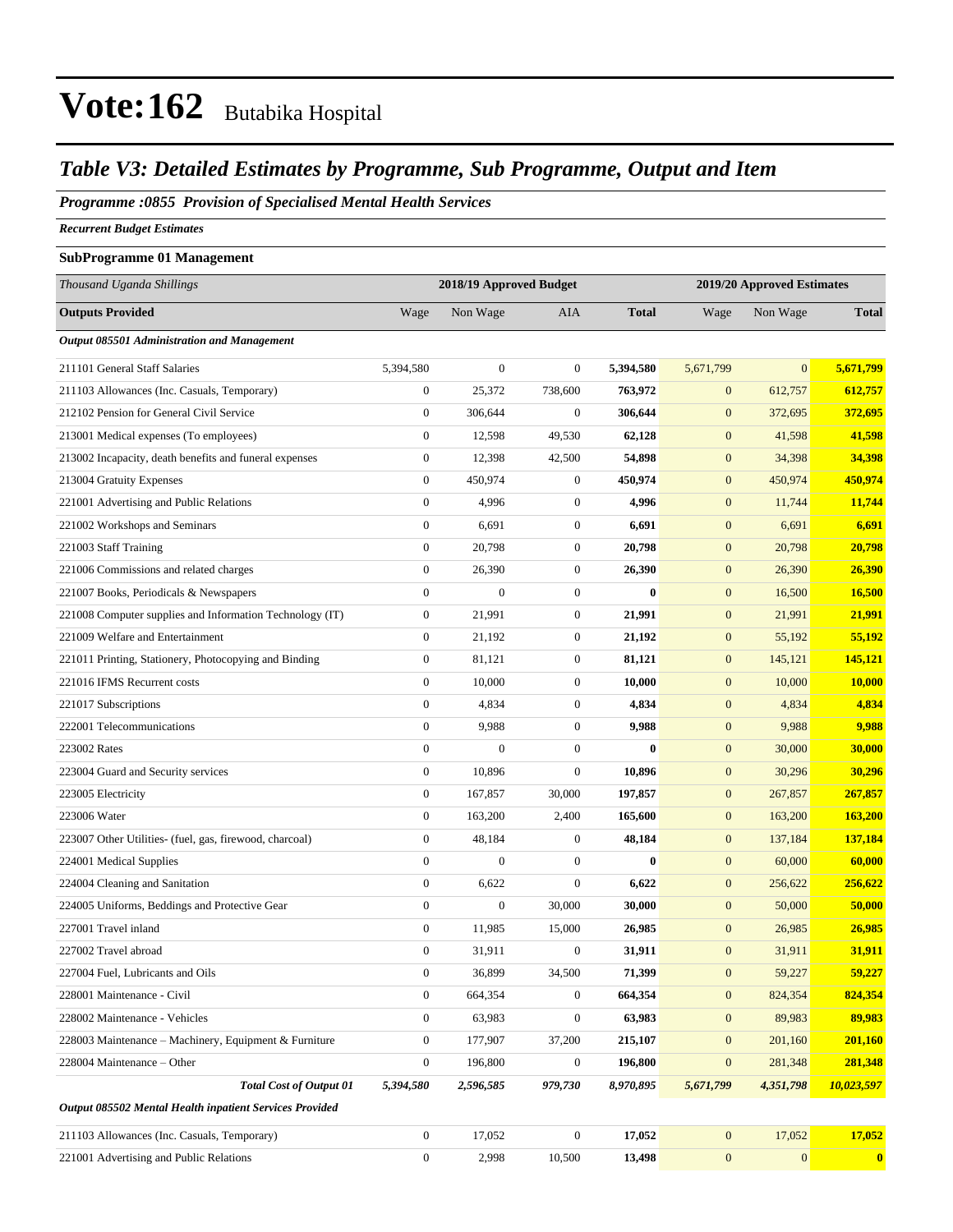| 221002 Workshops and Seminars                                            | $\boldsymbol{0}$ | 1,881            | $\mathbf{0}$     | 1,881     | $\mathbf{0}$<br>1,881              | 1,881     |
|--------------------------------------------------------------------------|------------------|------------------|------------------|-----------|------------------------------------|-----------|
| 221007 Books, Periodicals & Newspapers                                   | $\mathbf{0}$     | $\boldsymbol{0}$ | 16,500           | 16,500    | $\mathbf{0}$<br>$\overline{0}$     | $\bf{0}$  |
| 221008 Computer supplies and Information Technology (IT)                 | $\boldsymbol{0}$ | 2,597            | $\boldsymbol{0}$ | 2,597     | $\boldsymbol{0}$<br>2,597          | 2,597     |
| 221009 Welfare and Entertainment                                         | $\boldsymbol{0}$ | 5,521            | 54,970           | 60,491    | $\mathbf{0}$<br>5,521              | 5,521     |
| 221010 Special Meals and Drinks                                          | $\boldsymbol{0}$ | 1,939,000        | $\mathbf{0}$     | 1,939,000 | $\mathbf{0}$<br>1,939,000          | 1,939,000 |
| 221011 Printing, Stationery, Photocopying and Binding                    | $\mathbf{0}$     | 7,800            | 64,000           | 71,800    | 7,800<br>$\mathbf{0}$              | 7,800     |
| 221012 Small Office Equipment                                            | $\mathbf{0}$     | 24,886           | $\boldsymbol{0}$ | 24,886    | $\boldsymbol{0}$<br>24,886         | 24,886    |
| 222001 Telecommunications                                                | $\mathbf{0}$     | 3,997            | $\boldsymbol{0}$ | 3,997     | $\mathbf{0}$<br>3,997              | 3,997     |
| 223004 Guard and Security services                                       | $\boldsymbol{0}$ | $\boldsymbol{0}$ | 19,400           | 19,400    | $\mathbf{0}$<br>$\overline{0}$     | $\bf{0}$  |
| 224004 Cleaning and Sanitation                                           | $\mathbf{0}$     | 459,239          | 50,352           | 509,591   | $\boldsymbol{0}$<br>459,239        | 459,239   |
| 224005 Uniforms, Beddings and Protective Gear                            | $\boldsymbol{0}$ | 378,879          | 20,000           | 398,879   | 378,879<br>$\mathbf{0}$            | 378,879   |
| 224006 Agricultural Supplies                                             | $\mathbf{0}$     | $\boldsymbol{0}$ | 100,000          | 100,000   | $\boldsymbol{0}$<br>$\mathbf{0}$   | $\bf{0}$  |
| 227001 Travel inland                                                     | $\mathbf{0}$     | 7,994            | $\boldsymbol{0}$ | 7,994     | $\boldsymbol{0}$<br>7,994          | 7,994     |
| 227004 Fuel, Lubricants and Oils                                         | $\boldsymbol{0}$ | 31,788           | $\boldsymbol{0}$ | 31,788    | $\mathbf{0}$<br>31,788             | 31,788    |
| 228001 Maintenance - Civil                                               | $\mathbf{0}$     | $\boldsymbol{0}$ | 100,000          | 100,000   | $\mathbf{0}$<br>$\overline{0}$     | $\bf{0}$  |
| 228002 Maintenance - Vehicles                                            | $\boldsymbol{0}$ | 9,693            | $\mathbf{0}$     | 9,693     | 9,693<br>$\mathbf{0}$              | 9,693     |
| 228004 Maintenance - Other                                               | $\overline{0}$   | $\boldsymbol{0}$ | 84,549           | 84,549    | $\boldsymbol{0}$<br>$\overline{0}$ | $\bf{0}$  |
| <b>Total Cost of Output 02</b>                                           | 0                | 2,893,325        | 520,270          | 3,413,595 | $\boldsymbol{\theta}$<br>2,890,327 | 2,890,327 |
| <b>Output 085503 Long Term Planning for Mental Health</b>                |                  |                  |                  |           |                                    |           |
| 221007 Books, Periodicals & Newspapers                                   | $\boldsymbol{0}$ | 10,000           | $\boldsymbol{0}$ | 10,000    | $\mathbf{0}$<br>10,000             | 10,000    |
| 221011 Printing, Stationery, Photocopying and Binding                    | $\boldsymbol{0}$ | 6,000            | $\boldsymbol{0}$ | 6,000     | $\mathbf{0}$<br>6,000              | 6,000     |
| 227001 Travel inland                                                     | $\boldsymbol{0}$ | 5,000            | $\boldsymbol{0}$ | 5,000     | 5,000<br>$\mathbf{0}$              | 5,000     |
| 227002 Travel abroad                                                     | $\mathbf{0}$     | 6,000            | $\boldsymbol{0}$ | 6,000     | $\boldsymbol{0}$<br>6,000          | 6,000     |
| 227004 Fuel, Lubricants and Oils                                         | $\boldsymbol{0}$ | 10,000           | $\boldsymbol{0}$ | 10,000    | $\boldsymbol{0}$<br>10,000         | 10,000    |
| <b>Total Cost of Output 03</b>                                           | 0                | 37,000           | 0                | 37,000    | $\boldsymbol{\theta}$<br>37,000    | 37,000    |
| Output 085504 Specialised Outpatient and PHC Services Provided           |                  |                  |                  |           |                                    |           |
| 211103 Allowances (Inc. Casuals, Temporary)                              | $\boldsymbol{0}$ | 52,398           | $\boldsymbol{0}$ | 52,398    | $\mathbf{0}$<br>52,398             | 52,398    |
| 221002 Workshops and Seminars                                            | $\boldsymbol{0}$ | 1,199            | $\boldsymbol{0}$ | 1,199     | 1,199<br>$\mathbf{0}$              | 1,199     |
| 221007 Books, Periodicals & Newspapers                                   | $\overline{0}$   | 1,599            | $\boldsymbol{0}$ | 1,599     | $\mathbf{0}$<br>1,599              | 1,599     |
| 221008 Computer supplies and Information Technology (IT)                 | $\boldsymbol{0}$ | 2,398            | $\boldsymbol{0}$ | 2,398     | $\mathbf{0}$<br>2,398              | 2,398     |
| 221011 Printing, Stationery, Photocopying and Binding                    | $\boldsymbol{0}$ | 5,996            | 0                | 5,996     | 5,996<br>$\mathbf{0}$              | 5,996     |
| 222001 Telecommunications                                                | $\boldsymbol{0}$ | 3,997            | $\boldsymbol{0}$ | 3,997     | 3,997<br>$\mathbf{0}$              | 3,997     |
| 227001 Travel inland                                                     | $\boldsymbol{0}$ | 4,396            | $\boldsymbol{0}$ | 4,396     | 4,396<br>$\mathbf{0}$              | 4,396     |
| 227004 Fuel, Lubricants and Oils                                         | $\boldsymbol{0}$ | 30,589           | $\boldsymbol{0}$ | 30,589    | $\boldsymbol{0}$<br>30,589         | 30,589    |
| 228002 Maintenance - Vehicles                                            | $\boldsymbol{0}$ | 5,996            | $\boldsymbol{0}$ | 5,996     | 5,996<br>$\mathbf{0}$              | 5,996     |
| <b>Total Cost of Output 04</b>                                           | 0                | 108,568          | 0                | 108,568   | $\boldsymbol{\theta}$<br>108,568   | 108,568   |
| Output 085505 Community Mental Health Services and Technical Supervision |                  |                  |                  |           |                                    |           |
| 211103 Allowances (Inc. Casuals, Temporary)                              | $\overline{0}$   | 48,499           | $\boldsymbol{0}$ | 48,499    | $\mathbf{0}$<br>48,499             | 48,499    |
| 221001 Advertising and Public Relations                                  | $\mathbf{0}$     | 1,079            | $\boldsymbol{0}$ | 1,079     | $\mathbf{0}$<br>$\mathbf{0}$       | $\bf{0}$  |
| 221003 Staff Training                                                    | $\boldsymbol{0}$ | 9,982            | $\boldsymbol{0}$ | 9,982     | $\boldsymbol{0}$<br>9,982          | 9,982     |
| 221011 Printing, Stationery, Photocopying and Binding                    | $\boldsymbol{0}$ | 2,098            | 0                | 2,098     | 2,098<br>$\mathbf{0}$              | 2,098     |
| 222001 Telecommunications                                                | $\boldsymbol{0}$ | 3,997            | $\boldsymbol{0}$ | 3,997     | 3,997<br>$\mathbf{0}$              | 3,997     |
| 227001 Travel inland                                                     | $\boldsymbol{0}$ | 24,499           | $\boldsymbol{0}$ | 24,499    | 24,499<br>$\mathbf{0}$             | 24,499    |
| 227004 Fuel, Lubricants and Oils                                         | $\boldsymbol{0}$ | 35,160           | $\boldsymbol{0}$ | 35,160    | $\boldsymbol{0}$<br>35,160         | 35,160    |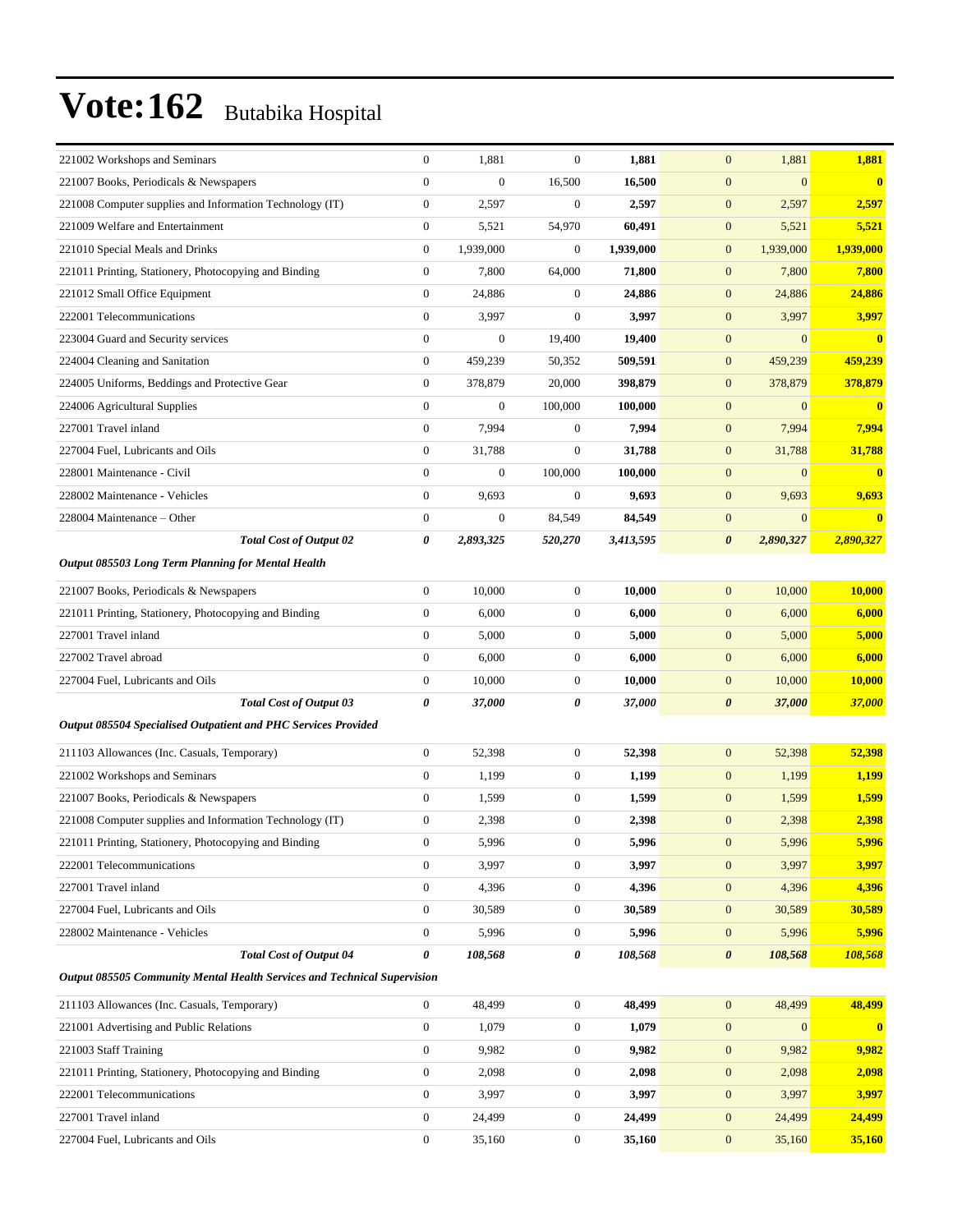| 228002 Maintenance - Vehicles                         | $\Omega$       | 20,385    | $\overline{0}$        | 20,385     | $\mathbf{0}$          | 20,385    | 20,385     |
|-------------------------------------------------------|----------------|-----------|-----------------------|------------|-----------------------|-----------|------------|
| <b>Total Cost of Output 05</b>                        | 0              | 145,699   | $\boldsymbol{\theta}$ | 145,699    | $\boldsymbol{\theta}$ | 144,620   | 144,620    |
| <b>Output 085506 Immunisation Services</b>            |                |           |                       |            |                       |           |            |
| 211103 Allowances (Inc. Casuals, Temporary)           | $\Omega$       | 10,000    | $\overline{0}$        | 10,000     | $\mathbf{0}$          | 10,000    | 10,000     |
| <b>Total Cost of Output 06</b>                        | 0              | 10,000    | $\boldsymbol{\theta}$ | 10,000     | $\boldsymbol{\theta}$ | 10,000    | 10,000     |
| Output 085519 Human Resource Management Services      |                |           |                       |            |                       |           |            |
| 211103 Allowances (Inc. Casuals, Temporary)           | $\overline{0}$ | 5,000     | $\overline{0}$        | 5,000      | $\overline{0}$        | 5,000     | 5,000      |
| 221003 Staff Training                                 | $\Omega$       | 5,000     | $\theta$              | 5,000      | $\overline{0}$        | 5,000     | 5,000      |
| 221011 Printing, Stationery, Photocopying and Binding | $\overline{0}$ | 3,000     | $\boldsymbol{0}$      | 3,000      | $\mathbf{0}$          | 3,000     | 3,000      |
| 227001 Travel inland                                  | $\overline{0}$ | 7,000     | $\boldsymbol{0}$      | 7,000      | $\overline{0}$        | 7,000     | 7,000      |
| <b>Total Cost of Output 19</b>                        | 0              | 20,000    | 0                     | 20,000     | $\boldsymbol{\theta}$ | 20,000    | 20,000     |
| <b>Output 085520 Records Management Services</b>      |                |           |                       |            |                       |           |            |
| 211103 Allowances (Inc. Casuals, Temporary)           | $\Omega$       | 2,000     | $\boldsymbol{0}$      | 2,000      | $\overline{0}$        | 2,000     | 2,000      |
| 221011 Printing, Stationery, Photocopying and Binding | 0              | 2,000     | $\boldsymbol{0}$      | 2,000      | $\mathbf{0}$          | 2,000     | 2,000      |
| 227001 Travel inland                                  | $\Omega$       | 1,000     | $\theta$              | 1,000      | $\overline{0}$        | 1,000     | 1,000      |
| <b>Total Cost of Output 20</b>                        | 0              | 5,000     | $\boldsymbol{\theta}$ | 5,000      | $\boldsymbol{\theta}$ | 5,000     | 5,000      |
| <b>Total Cost Of Outputs Provided</b>                 | 5,394,580      | 5,816,177 | 1,500,000             | 12,710,757 | 5,671,799             | 7,567,313 | 13,239,112 |
| <b>Total Cost for SubProgramme 01</b>                 | 5,394,580      | 5,816,177 | 1,500,000             | 12,710,757 | 5,671,799             | 7,567,313 | 13,239,112 |
| <b>Total Excluding Arrears</b>                        | 5,394,580      | 5,816,177 | 1,500,000             | 12,710,757 | 5,671,799             | 7,567,313 | 13,239,112 |
| $\mathbf{r}$ . The $\mathbf{r}$                       |                |           |                       |            |                       |           |            |

#### **SubProgramme 02 Internal Audit Section**

| Thousand Uganda Shillings                             |              | 2018/19 Approved Budget |                | 2019/20 Approved Estimates |              |                |              |
|-------------------------------------------------------|--------------|-------------------------|----------------|----------------------------|--------------|----------------|--------------|
| <b>Outputs Provided</b>                               | Wage         | Non Wage                | <b>AIA</b>     | <b>Total</b>               | Wage         | Non Wage       | <b>Total</b> |
| Output 085501 Administration and Management           |              |                         |                |                            |              |                |              |
| 211101 General Staff Salaries                         | 28,128       | $\Omega$                | $\overline{0}$ | 28,128                     | 28,128       | $\overline{0}$ | 28,128       |
| 211103 Allowances (Inc. Casuals, Temporary)           | $\mathbf{0}$ | 2,000                   | $\mathbf{0}$   | 2,000                      | $\mathbf{0}$ | 2,000          | 2,000        |
| 221011 Printing, Stationery, Photocopying and Binding | $\theta$     | 2,000                   | $\mathbf{0}$   | 2,000                      | $\mathbf{0}$ | 2,000          | 2,000        |
| 227001 Travel inland                                  | $\mathbf{0}$ | 1,000                   | $\overline{0}$ | 1,000                      | $\mathbf{0}$ | 1,000          | 1,000        |
| <b>Total Cost of Output 01</b>                        | 28,128       | 5,000                   | 0              | 33,128                     | 28,128       | 5,000          | 33,128       |
| <b>Total Cost Of Outputs Provided</b>                 | 28,128       | 5,000                   | $\bf{0}$       | 33,128                     | 28,128       | 5,000          | 33,128       |
| <b>Total Cost for SubProgramme 02</b>                 | 28,128       | 5,000                   | $\bf{0}$       | 33,128                     | 28,128       | 5,000          | 33,128       |
| <b>Total Excluding Arrears</b>                        | 28,128       | 5,000                   | $\overline{0}$ | 33,128                     | 28,128       | 5,000          | 33,128       |
| <b>Development Budget Estimates</b>                   |              |                         |                |                            |              |                |              |

**Project 0911 Butabika and health centre remodelling/construction**

| Thousand Uganda Shillings                                   | 2018/19 Approved Budget       | 2019/20 Approved Estimates |     |           |                        |                |              |
|-------------------------------------------------------------|-------------------------------|----------------------------|-----|-----------|------------------------|----------------|--------------|
| <b>Capital Purchases</b>                                    | <b>GoU</b> Dev't External Fin |                            | AIA | Total     | GoU Dev't External Fin |                | <b>Total</b> |
| Output 085580 Hospital Construction/rehabilitation          |                               |                            |     |           |                        |                |              |
| 281504 Monitoring, Supervision & Appraisal of capital works | 30,000                        | 0                          |     | 30,000    | 30,000                 | $\overline{0}$ | 30,000       |
| 312101 Non-Residential Buildings                            | $\overline{0}$                | 0                          |     | $\bf{0}$  | 1.370,000              | $\overline{0}$ | 1.370.000    |
| 312102 Residential Buildings                                | .270.000                      | 0                          |     | 1.270.000 | 200,000                | $\overline{0}$ | 200,000      |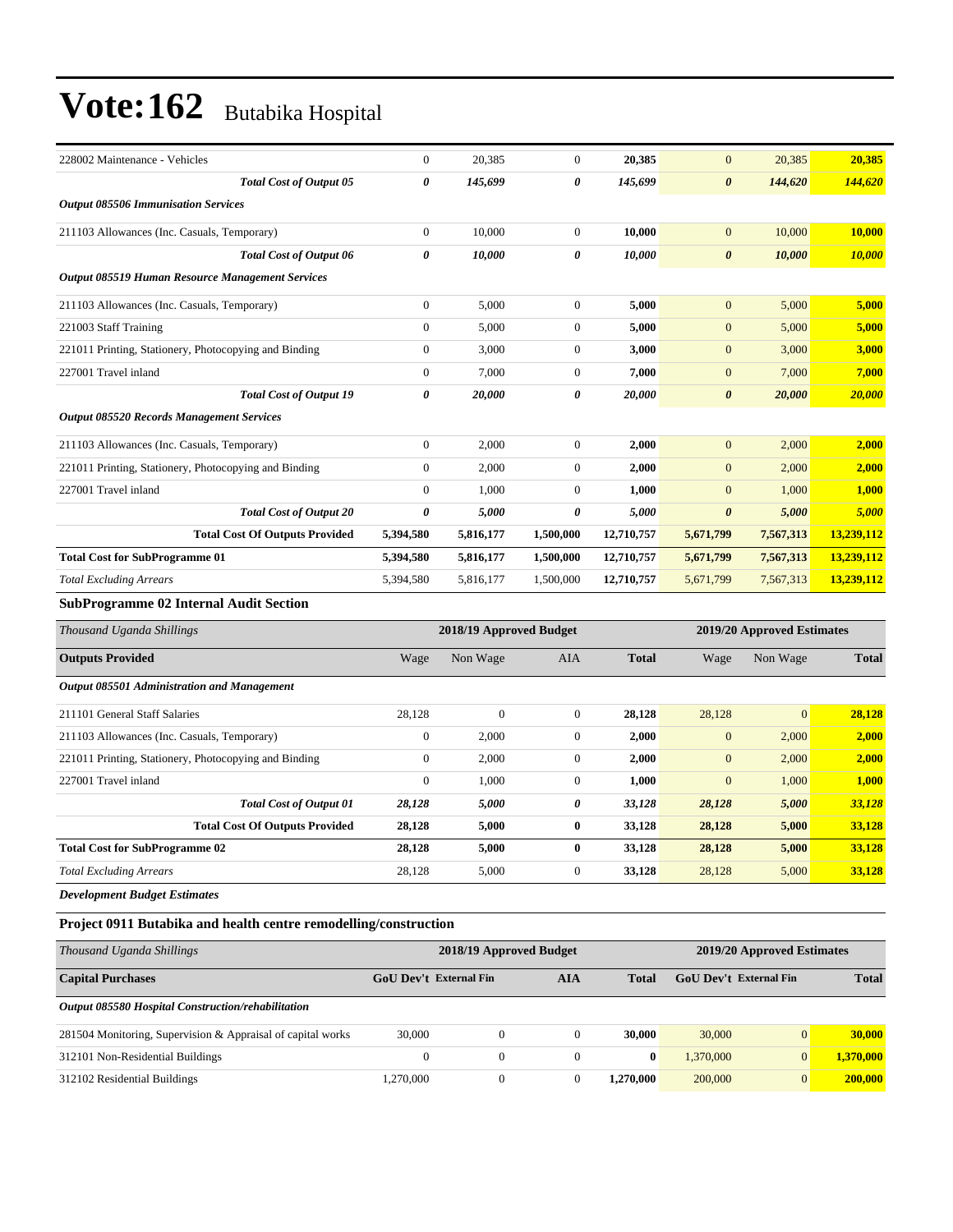| 312104 Other Structures                                                   | $\mathbf{0}$                  | $\mathbf{0}$            | $\mathbf{0}$     | $\bf{0}$     | 2,700,000             | $\mathbf{0}$                  | 2,700,000             |
|---------------------------------------------------------------------------|-------------------------------|-------------------------|------------------|--------------|-----------------------|-------------------------------|-----------------------|
| Total Cost Of Output 085580                                               | 1,300,000                     | 0                       | 0                | 1,300,000    | 4,300,000             | $\boldsymbol{\theta}$         | 4,300,000             |
| <b>Total Cost for Capital Purchases</b>                                   | 1,300,000                     | $\boldsymbol{0}$        | $\mathbf{0}$     | 1,300,000    | 4,300,000             | $\mathbf{0}$                  | 4,300,000             |
| <b>Total Cost for Project: 0911</b>                                       | 1,300,000                     | $\boldsymbol{0}$        | $\boldsymbol{0}$ | 1,300,000    | 4,300,000             | $\mathbf{0}$                  | 4,300,000             |
| <b>Total Excluding Arrears</b>                                            | 1,300,000                     | $\mathbf{0}$            | $\overline{0}$   | 1,300,000    | 4,300,000             | $\overline{0}$                | 4,300,000             |
| Project 1474 Institutional Support to Butabika National Referral Hospital |                               |                         |                  |              |                       |                               |                       |
| Thousand Uganda Shillings                                                 |                               | 2018/19 Approved Budget |                  |              |                       | 2019/20 Approved Estimates    |                       |
| <b>Capital Purchases</b>                                                  | <b>GoU Dev't External Fin</b> |                         | <b>AIA</b>       | <b>Total</b> |                       | <b>GoU Dev't External Fin</b> | <b>Total</b>          |
| Output 085576 Purchase of Office and ICT Equipment, including Software    |                               |                         |                  |              |                       |                               |                       |
| 312213 ICT Equipment                                                      | 58,141                        | $\boldsymbol{0}$        | $\mathbf{0}$     | 58,141       | $\mathbf{0}$          | $\boldsymbol{0}$              | $\bf{0}$              |
| Total Cost Of Output 085576                                               | 58,141                        | 0                       | 0                | 58,141       | $\boldsymbol{\theta}$ | $\boldsymbol{\theta}$         | $\boldsymbol{\theta}$ |
| Output 085577 Purchase of Specialised Machinery & Equipment               |                               |                         |                  |              |                       |                               |                       |
| 312202 Machinery and Equipment                                            | $\overline{0}$                | $\boldsymbol{0}$        | 100,000          | 100,000      | $\overline{0}$        | $\mathbf{0}$                  | $\bf{0}$              |
| 312212 Medical Equipment                                                  | 100,000                       | $\boldsymbol{0}$        | $\boldsymbol{0}$ | 100,000      | 3,900,000             | $\boldsymbol{0}$              | 3,900,000             |
| Total Cost Of Output 085577                                               | 100,000                       | $\boldsymbol{\theta}$   | 100,000          | 200,000      | 3,900,000             | $\boldsymbol{\theta}$         | 3,900,000             |
| Output 085578 Purchase of Office and Residential Furniture and Fittings   |                               |                         |                  |              |                       |                               |                       |
| 312203 Furniture & Fixtures                                               | 300,000                       | $\mathbf{0}$            | 100,000          | 400,000      | 108,141               | $\mathbf{0}$                  | 108,141               |
| Total Cost Of Output 085578                                               | 300,000                       | $\boldsymbol{\theta}$   | 100,000          | 400.000      | 108,141               | $\boldsymbol{\theta}$         | 108,141               |
| Output 085580 Hospital Construction/rehabilitation                        |                               |                         |                  |              |                       |                               |                       |
| 312104 Other Structures                                                   | 50,000                        | $\boldsymbol{0}$        | $\theta$         | 50,000       | $\mathbf{0}$          | $\mathbf{0}$                  | $\bf{0}$              |
| Total Cost Of Output 085580                                               | 50,000                        | 0                       | 0                | 50,000       | $\theta$              | $\boldsymbol{\theta}$         | $\boldsymbol{\theta}$ |
| <b>Total Cost for Capital Purchases</b>                                   | 508,141                       | $\boldsymbol{0}$        | 200,000          | 708,141      | 4,008,141             | $\mathbf{0}$                  | 4,008,141             |
| <b>Total Cost for Project: 1474</b>                                       | 508,141                       | $\boldsymbol{0}$        | 200,000          | 708,141      | 4,008,141             | $\mathbf{0}$                  | 4,008,141             |
| <b>Total Excluding Arrears</b>                                            | 508,141                       | $\mathbf{0}$            | 200,000          | 708,141      | 4,008,141             | $\mathbf{0}$                  | 4,008,141             |
|                                                                           | GoU                           | <b>External Fin</b>     | <b>AIA</b>       | <b>Total</b> | GoU                   | <b>External Fin</b>           | <b>Total</b>          |
| <b>Total Cost for Programme 55</b>                                        | 13,052,025                    | $\bf{0}$                | 1,700,000        | 14,752,025   | 21,580,380            | $\bf{0}$                      | 21,580,380            |
| <b>Total Excluding Arrears</b>                                            | 13,052,025                    | $\mathbf{0}$            | 1,700,000        | 14,752,025   | 21,580,380            | $\mathbf{0}$                  | 21,580,380            |
|                                                                           | GoU                           | <b>External Fin</b>     | <b>AIA</b>       | <b>Total</b> | GoU                   | <b>External Fin.</b>          | <b>Total</b>          |
| <b>Grand Total for Vote 162</b>                                           | 13,052,025                    | $\bf{0}$                | 1,700,000        | 14,752,025   | 21,580,380            | $\bf{0}$                      | 21,580,380            |
| <b>Total Excluding Arrears</b>                                            | 13,052,025                    | $\boldsymbol{0}$        | 1,700,000        | 14,752,025   | 21,580,380            | $\boldsymbol{0}$              | 21,580,380            |
|                                                                           |                               |                         |                  |              |                       |                               |                       |